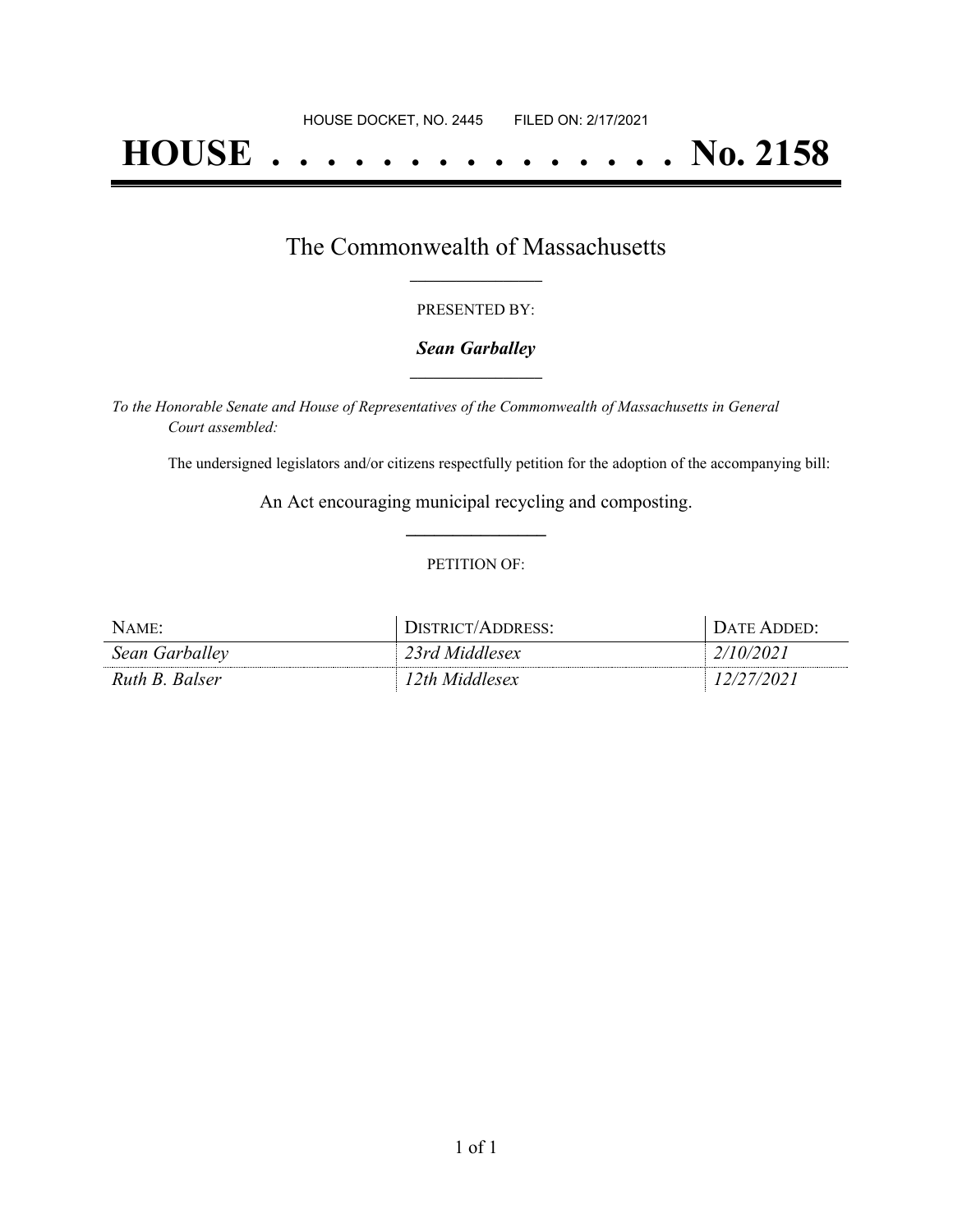# **HOUSE . . . . . . . . . . . . . . . No. 2158**

By Mr. Garballey of Arlington, a petition (accompanied by bill, House, No. 2158) of Sean Garballey relative to municipal recycling and composting. Municipalities and Regional Government.

## The Commonwealth of Massachusetts

**In the One Hundred and Ninety-Second General Court (2021-2022) \_\_\_\_\_\_\_\_\_\_\_\_\_\_\_**

**\_\_\_\_\_\_\_\_\_\_\_\_\_\_\_**

An Act encouraging municipal recycling and composting.

Be it enacted by the Senate and House of Representatives in General Court assembled, and by the authority *of the same, as follows:*

|                | SECTION 1. Section 8H of Chapter 40 of the General Laws, as appearing in the 2018                     |
|----------------|-------------------------------------------------------------------------------------------------------|
| $\overline{2}$ | Official Edition, is hereby amended by striking the first two paragraphs and inserting in place       |
| 3              | thereof the following:-                                                                               |
| $\overline{4}$ | Each city, town, or district shall establish a recycling program for the purpose of                   |
| 5              | recycling any type of solid waste including but not limited to paper, glass, metal, rubber, plastics, |
| 6              | used tires and compostable waste. A recycling program established pursuant to this section shall      |

7 require that all residents, schools and businesses separate recyclables from their solid waste. The

8 program may be established for groups of cities, towns or districts upon agreement of all

9 municipalities or districts in a joint program. In cities and towns in which solid waste is collected

- 10 at the curbside, the recycling program may include curbside collection of such recyclables. In
- 11 cities and towns in which residents, schools or businesses may take their solid waste to a
- 12 municipal landfill or transfer station, the recycling program shall include provision for the